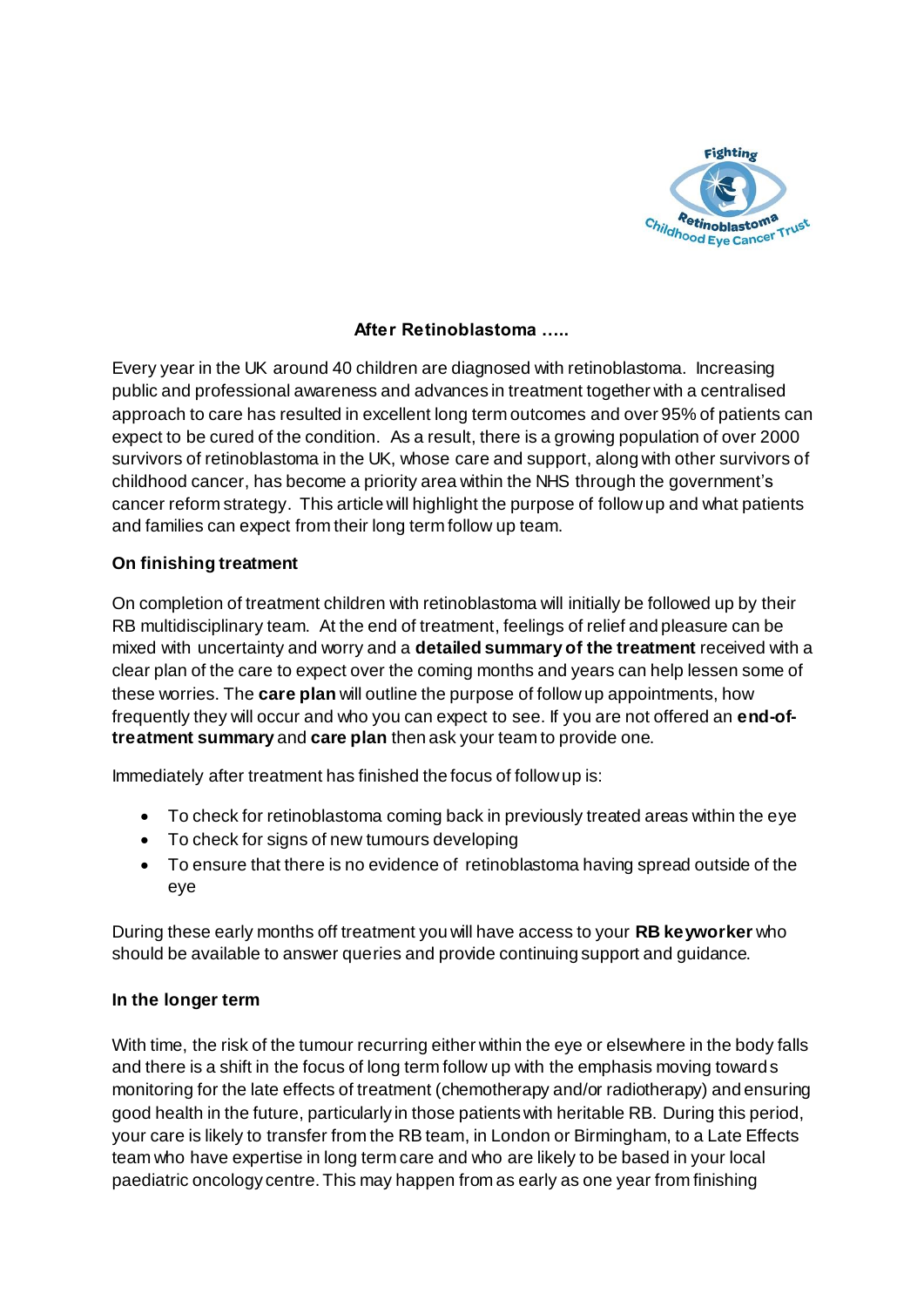treatment up to 16 years, depending upon local arrangements. The focus of long term follow up is:

#### **Monitoring for the side effects of chemotherapy**

The chemotherapy drugs used to treat retinoblastoma have a range of side effects, some of which may occur many years after finishing treatment. These should have been discussed with you at the start of treatment. There are national recommendations for investigating these long term side effects which include:

- o Carboplatin: possible effect on kidney function and hearing
- $\circ$  Etoposide : secondary leukaemia which is a rare occurrence but generally within 5 years of completing treatment
- o Vincristine: possible nerve damage

## **Monitoring for the side effects of radiotherapy**

Radiotherapy has a number of potentially challenging long term side effects because of which newer treatments are being developed in order to try and limit its use. However, it is an effective treatment for RB and was the mainstay of treatment for many years and a significant number of patients have retained their eyes and vision thanks to its use. Long term complications can be cosmetic, hormonal or related to second cancers and the focus of follow up is to identify and treat these promptly.

#### **Lifestyle advice and health promotion**

One of the priorities in long term follow up care is to encourage and support young people to be aware of their own health risks and to minimise these through a healthy approach to life. Patients who are known to have the heritable form of retinoblastoma carry an alteration in their RB gene which predisposes them to other cancers later in life, this is not the case for patients with non-heritable or non-genetic RB.

Although this can be a difficult and worrying discussion for many young people it is important to remember that our current knowledge is based upon patients treated many years ago and we hope that through patient education, alteration to treatment and healthy lifestyle choices it may be a very different story in another 40 years. A recent paper published in the British Journal of Cancer studied second cancers in patients treated in Britain since 1951. This paper confirms the risk for patients with heritable RB and identifies certain cancers which occur most frequently. These are bone and soft tissue tumours, melanoma of the skin and cancers of the bladder, uterus and lung. Many of these cancers are associated with the damaging effects of UV-light or tobacco. By raising awareness in young people, encouraging them to avoid smoking and limit their exposure to UV-light by careful use of high SPF sunscreen these risks could be significantly reduced in the future. For this reason, patients with heritable RB should remain under the supervision of a Late Effects team lifelong. This does not always mean regular hospital appointment but patients should have access to a Late Effects keyworker, know how to contact the late effects team if needed and understand the risks in order to make their own lifestyle choices.